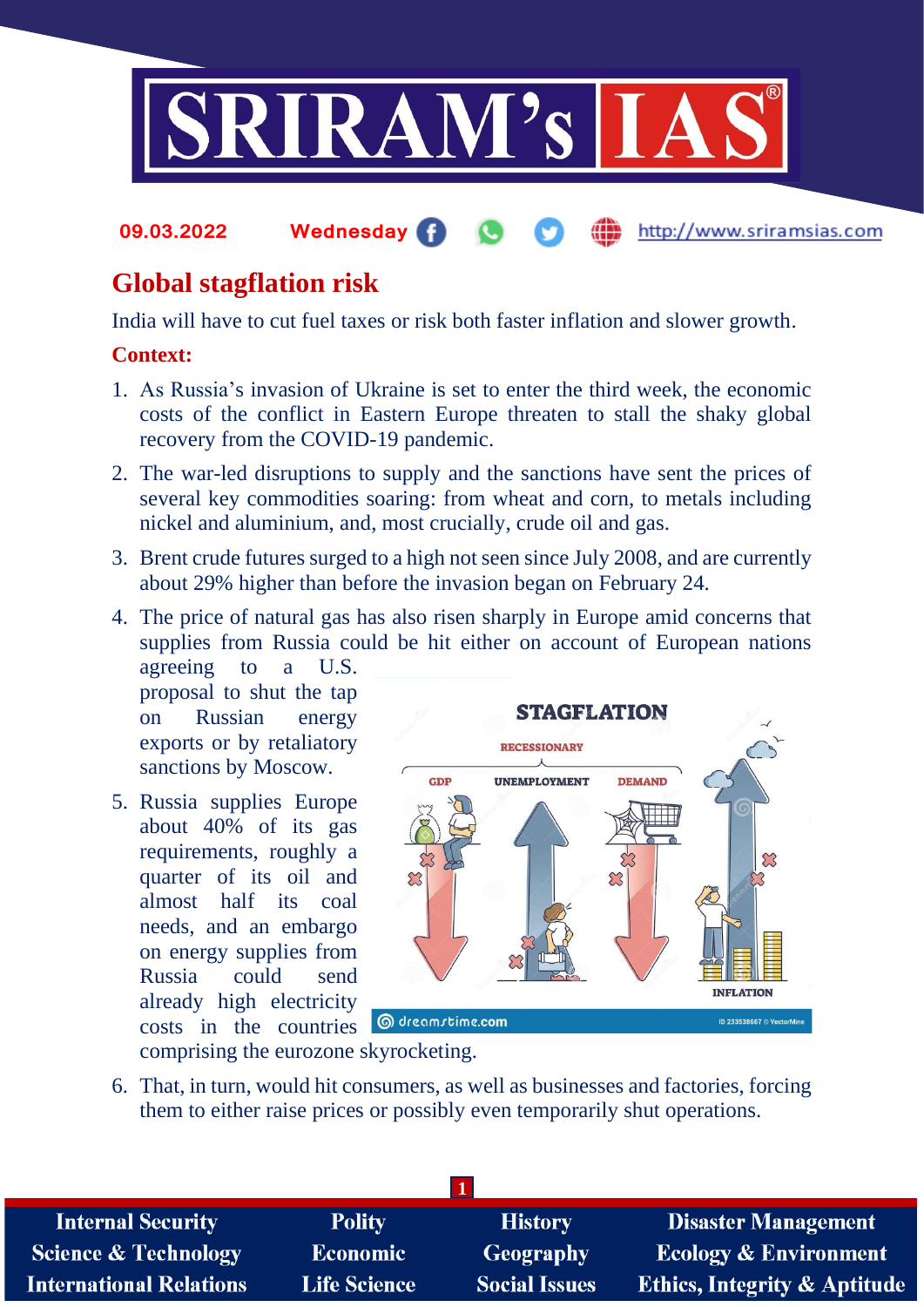

#### http://www.sriramsias.com **09.03.2022 Wednesday**

### **The threat of Stagflation:**

- 1. With analysts projecting that crude prices will cross \$180 and some traders punting on prices surpassing \$200 a barrel, India too can hardly be sanguine, its diplomatic fence-sitting notwithstanding.
- 2. In a 2019 paper on 'The Impact of Crude Price Shock on India's Current Account Deficit, Inflation and Fiscal Deficit', two senior RBI researchers posited that a \$10 increase in the price of oil from a \$65 level would raise headline inflation by about 49 basis points (bps) or widen the Government's

fiscal deficit if it decided to absorb the entire oil price shock.

3. India's policymakers face a tough choice: bear the cost of lower revenue by cutting fuel taxes

### **What causes stagflation? Stagflation Economic Growth** Inflation **Unemployment** Increases Increases Slows INSIDER

or risk both faster inflation and slower growth.



**Science & Technology International Relations**  **Life Science** 

**Social Issues** 

**Ethics, Integrity & Aptitude**